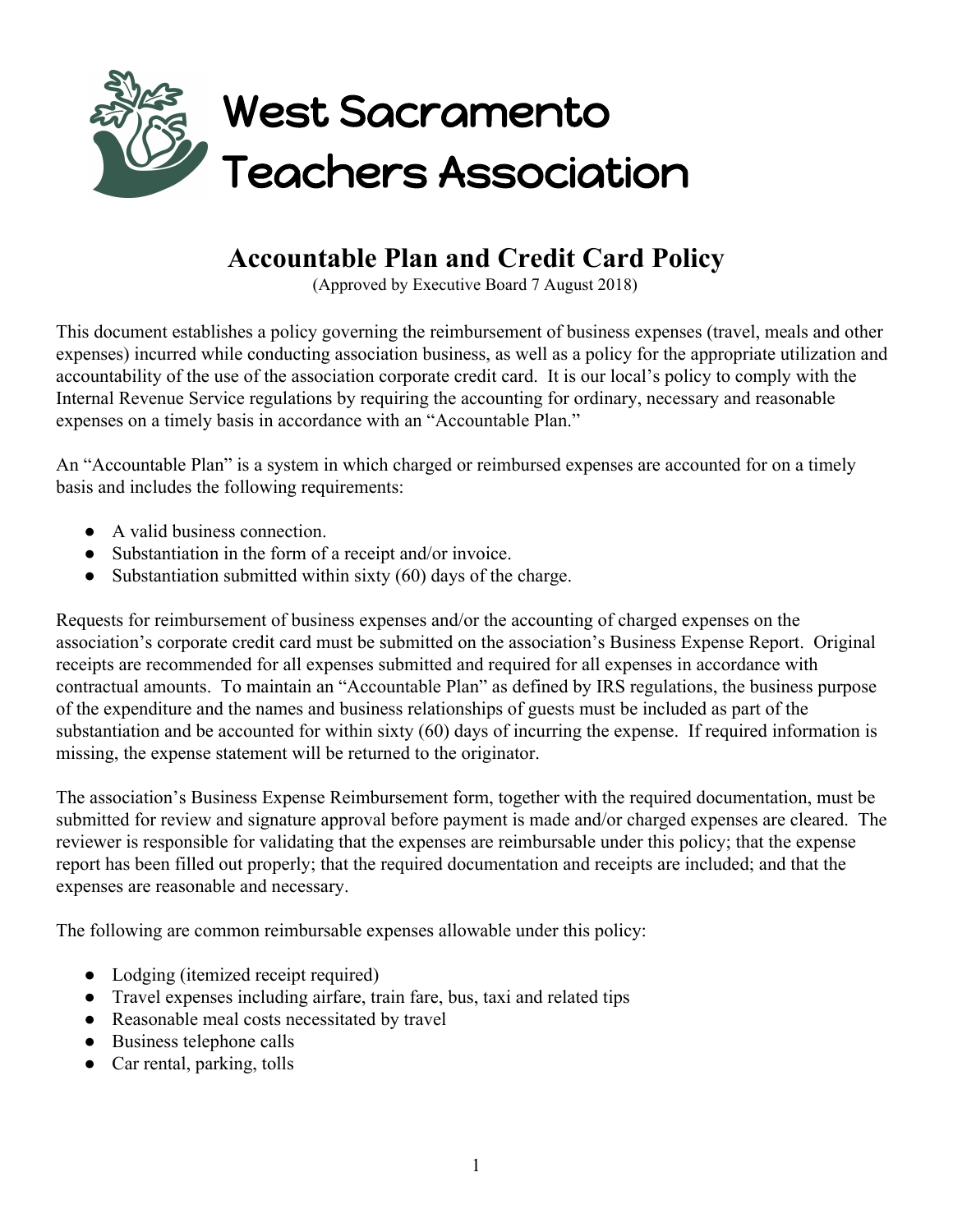Expenses that are generally not reimbursable include:

- Personal expenses
- Airline club dues
- Traffic fines
- In-flight movies
- Hotel room movies
- Reimbursement for business miles in excess of the cost of airfare to the same destination.
- First class airfare

Business travel will be reimbursed at the per mile rate established by the IRS rates or at actual costs, whichever is lower. The Treasurer will make the IRS standard business mileage rate available.

No policy can anticipate every situation that might give rise to legitimate business expenses. Each individual must use his/her best professional judgment in determining if an expenditure is reimbursable under this policy.

Credit cards represent an extension of credit to the union and may only be issued with the approval of the President and Treasurer. Corporate cards issued are not to be used for personal expenses. The card may not be used to obtain cash advances or for expenses other than those incurred by the cardholder. Charges incurred on the corporate card should only be made by the person whose name is on the card. Charging personal transactions is not acceptable. Infractions of the conditions of this policy may result in cancellation of the card and withdrawal of credit card privileges. Breach of this policy may lead to action against the cardholder concerned. In all cases of misuse, the association reserves the right to recover any monies from the cardholder. The association may recover from reimbursable expenses any unauthorized amount claimed.

Credit card expenditures must be reconciled and submitted within 60 days of the close of the month the charge was incurred. Those who do not submit the required monthly expenditure report may or may not be sent a written reminder. At the end of 60 days the card may be canceled if no report has been submitted. At the end of 120 days, the amount charged will be added to compensation with the appropriate taxes withheld.

Cardholders are expected to exercise prudent business judgment with regard to expenses covered by this policy. The business activity or connection must be necessary in the performance of the cardholder's duties or responsibilities, and there must be a clear business purpose for the expense.

Cardholders not in compliance with this policy risk suspension of the card and potential employment and legal ramifications.

Lost or stolen cards must be reported immediately to the Treasurer or President.

Prior to departure or termination of duties, the cardholder must ensure his/her account is settled prior to departure. The card must be surrendered upon request by the Treasurer or President.